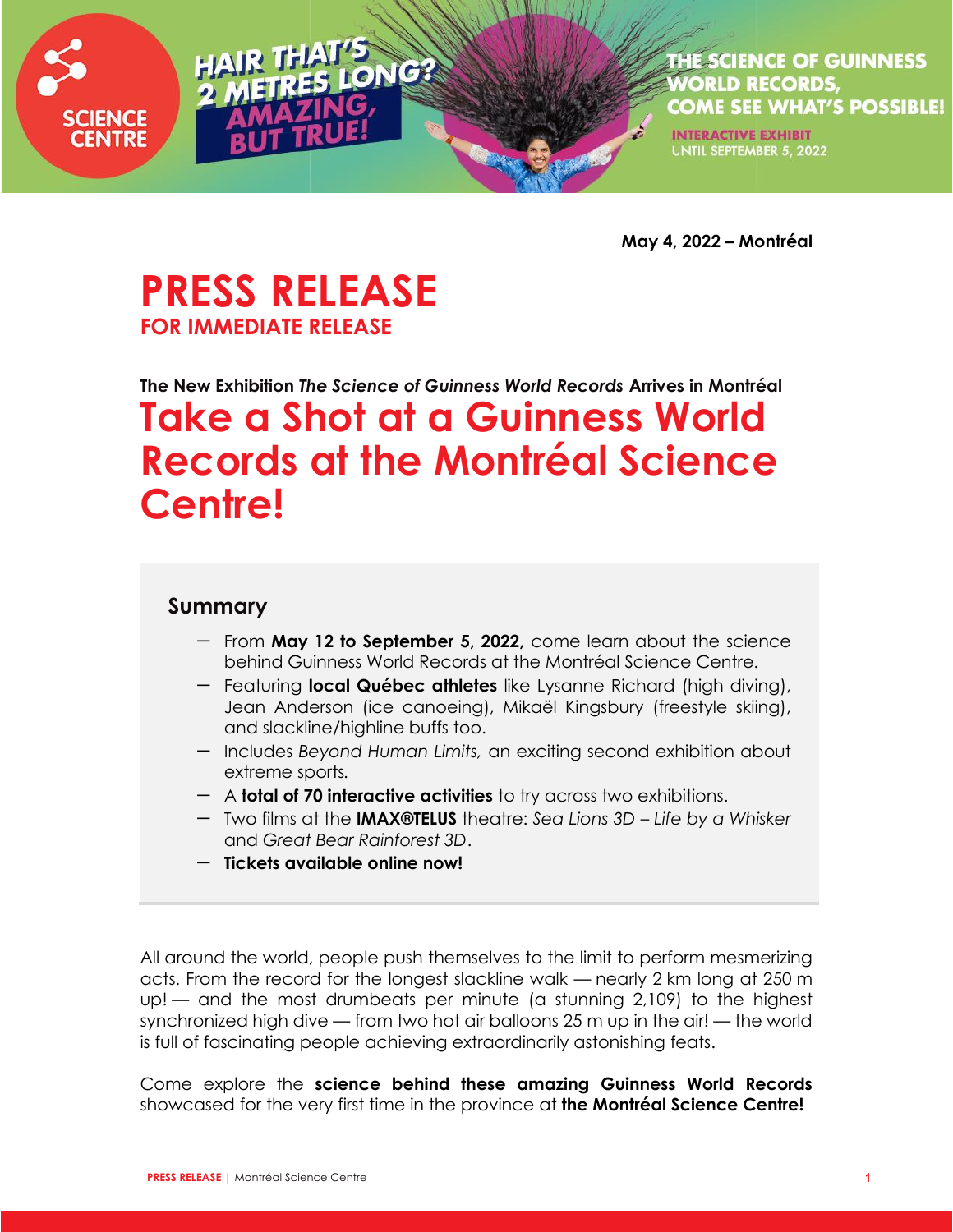



**INTERACTIVE EXHIBIT** UNTIL SEPTEMBER 5, 2022

Get a **behind-the-scenes look at astounding world records** and find out if you have what it takes to set one yourself! Learn the secrets of different world records, listen to record-holders tell their stories, and try setting your own!

**Challenge your friends, your family, or go up against other exhibition visitors!**

## **Featuring Local Guinness World Records!**

Who are Québec's fiercest, most spirited (and maybe a wee bit crazy) Guinness world-record holders?

# **High Dive Off a Hot Air Balloon**

(awaiting official recognition)

**Lysanne Richard** performed a synchronized high dive off two hot air balloons 25 metres up in collaboration with Yves Milord as part of the *International de montgolfières de Saint-Jean-sur-Richelieu* event. A true high-diving pioneer, Lysanne is known worldwide and has climbed the podium on both the Red Bull Cliff Diving and FINA circuits.

### **The World's Largest Ice Canoeing Race**

**Jean Anderson** took first place in the largest annual ice canoeing race at Québec City's winter carnival. He has been an ice-canoe racer since 1982 and is captain of a winning team. This electrical engineer originally from Québec City holds the greatest number of career victories; 106 wins out of 162 races!

#### **Longest Slackline Walk in the World**

#### **Québec's Slackline and Highline**

**Federation** (FQSH) helped organize the longest ever slackline walk (1,975 m) approximately 250 m above the former Jeffrey mine. The FQSH has been hosting Slackfest, Canada's largest annual slacklining event, in Valdes-Sources (formerly Asbestos) since 2019.

### **The Freestyle Skiing World Cup's Most Awarded Male Skier**

**Mikaël Kingsbury** holds the most consecutive wins by a male skier in the FIS Freestyle Skiing World Cup (nine victories between the 2011-12 and 2019-20 seasons). He is the most awarded mogul skier in history. He has been freestyle skiing with precision and determination since he was eight years old.